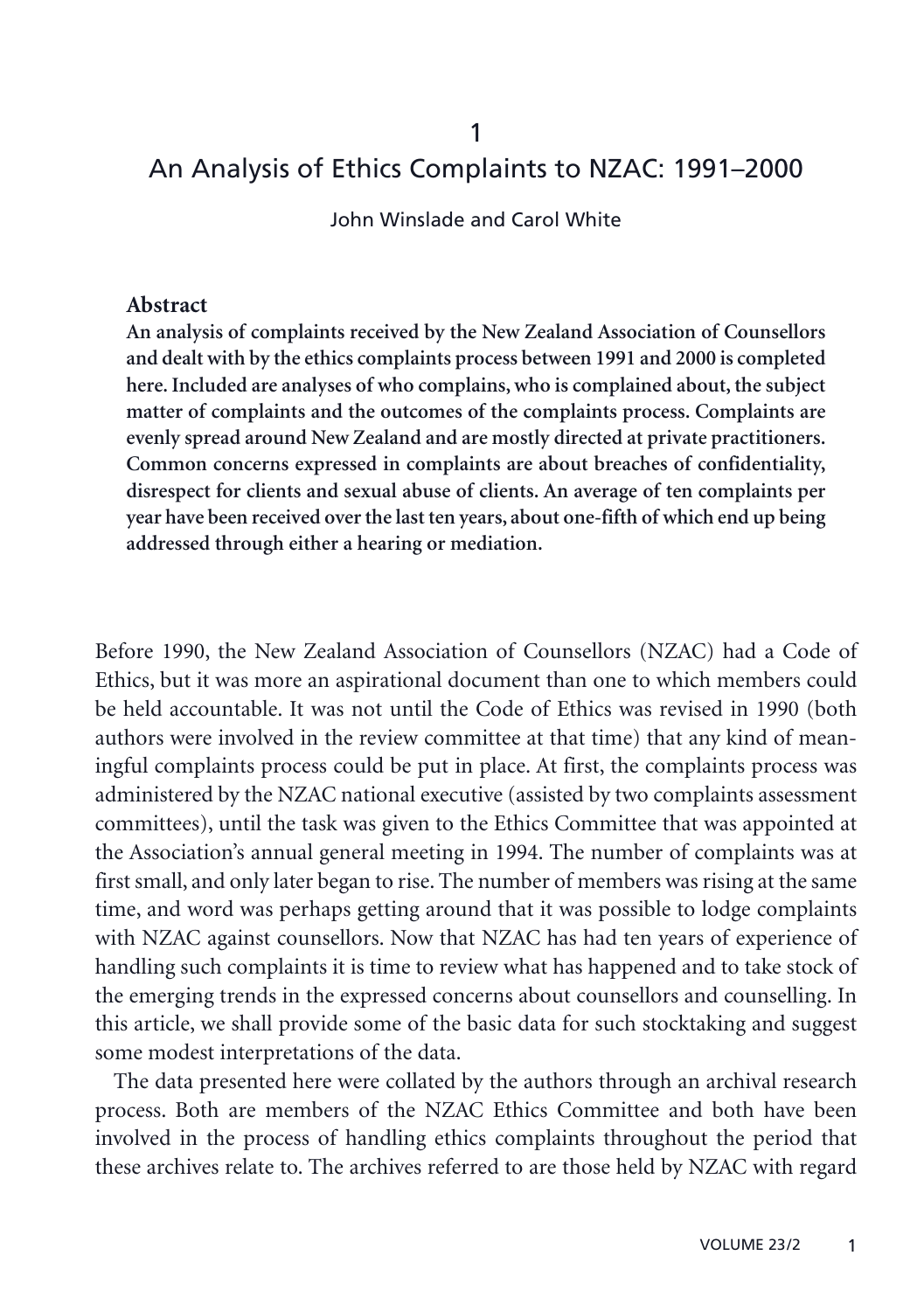to every complaint it has received between 1991 and 2000. Every file was read and the relevant data was determined from the readings.

## **Total numbers of complaints**

Complaints received by NZAC usually arrive in the form of a letter. This does not mean, however, that every letter received becomes a fully fledged complaint in NZAC's complaints system. Sometimes several pieces of correspondence are exchanged before a clear complaint emerges, if indeed one does. Nevertheless, in the ten years from 1991 to December 2000, 104 letters of complaint were received by the Ethics Committee. At the time of this analysis, six of these complaints were still being processed by the Ethics Committee (these six have not been included in the analyses below), leaving 98 complaints that have been processed by the Ethics Committee.

## **Complaints by year**

Over the last ten years, complaints have been received at the average rate of ten per year. However, as Table 1 shows, there was a steadily increasing trend in complaints received during the first half of the 1990s, settling into a more established pattern in the latter half of the decade. Currently NZAC is receiving approximately fourteen complaints per year.

| able 1. Complaints received by year |     |  |
|-------------------------------------|-----|--|
| 2000                                | 11  |  |
| 1999                                | 14  |  |
| 1998                                | 14  |  |
| 1997                                | 23  |  |
| 1996                                | 14  |  |
| 1995                                | 3   |  |
| 1994                                | 10  |  |
| 1993                                | 5   |  |
| 1992                                | 6   |  |
| 1991                                | 4   |  |
| Total                               | 104 |  |

**Table 1. Complaints received by year**

## **Complaints by region**

Complaints received have been spread around the country proportionately in relation to population and membership. Table 2 shows the regional spread of complaints according to the geographical regions specified in the NZAC constitution. In some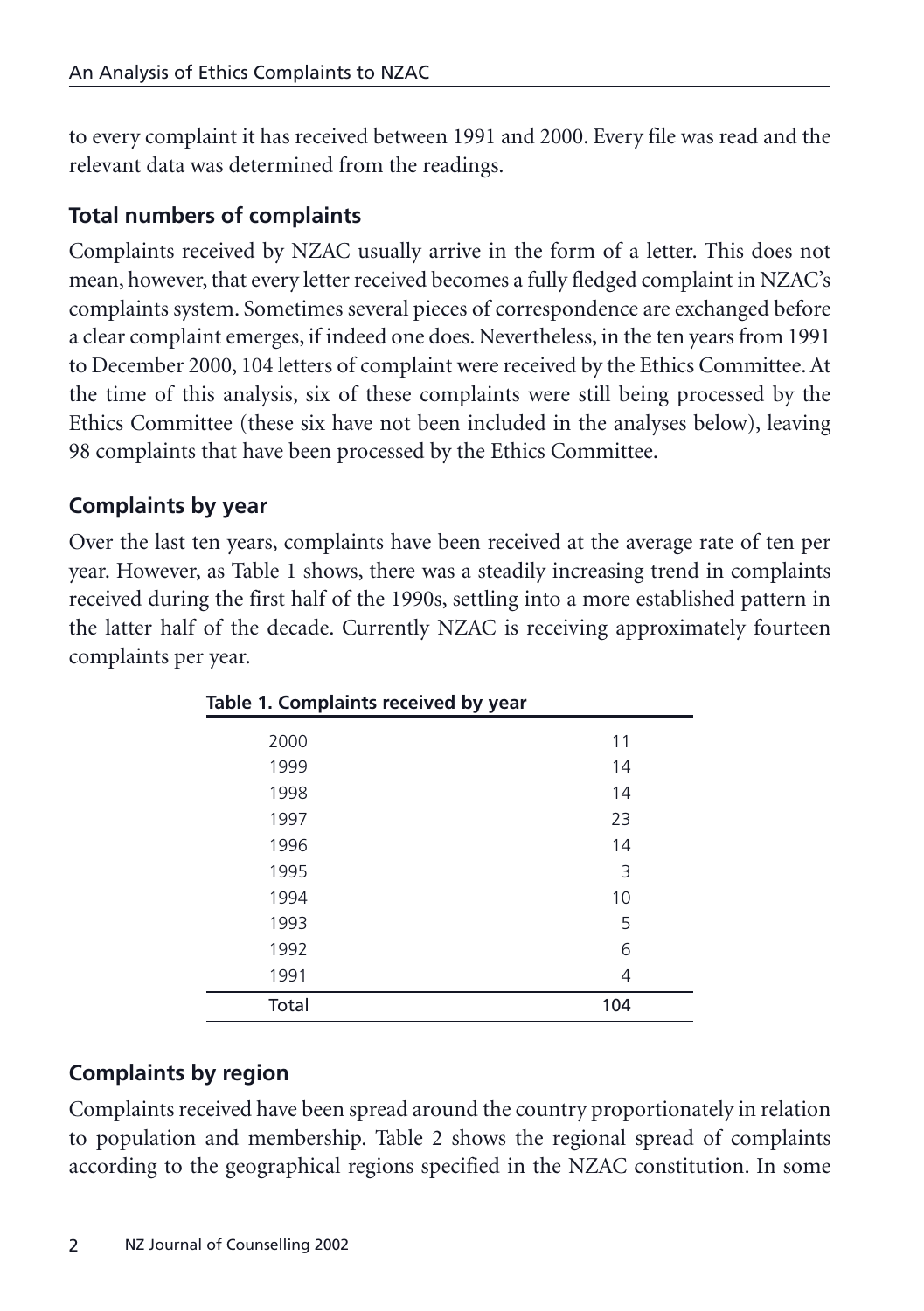cases, the client or the counsellor moved from one region to another in the course of processing the complaint. The region used here is the one where the counselling took place at the time to which the complaint refers.

| n* | $\%$ |  |  |
|----|------|--|--|
| 3  | 3.1  |  |  |
| 24 | 24.5 |  |  |
| 8  | 8.2  |  |  |
| 4  | 4.1  |  |  |
| 2  | 2.0  |  |  |
| 5  | 5.1  |  |  |
| 20 | 20.4 |  |  |
| 22 | 22.4 |  |  |
| 7  | 7.1  |  |  |
| 98 |      |  |  |
|    |      |  |  |

|  | Table 2. Regions complaints originate from |  |
|--|--------------------------------------------|--|
|  |                                            |  |

\* Six current complaints omitted.

#### **Counsellors complained about**

Who gets complained about? The range is perhaps wider than many counsellors imagine. Table 3 gives some information about the counsellors against whom complaints have been made. However, for a variety of reasons, not all of these complaints were upheld. One reason is that sometimes NZAC receives complaints against counsellors who are not members of the Association. NZAC has no jurisdiction to proceed with such complaints. In these cases the Ethics Committee has no option but to write back and tell complainants this, and suggest other avenues for pursuing a complaint. In all, 105 counsellors have been complained about in the 98 complaints included for analysis. This figure includes some complaints where more than one member was complained about in the same complaint. Eighty-seven of the counsellors complained about were members of NZAC and 18 were not. This includes three who were members at the time the complaint was received, but had not been members at the time of the alleged ethical breach, therefore could not be held accountable to the Code of Ethics. Applicants do not appear more likely to be complained against than more experienced full members. Only eight of the 91 members complained about were applicants at the time of the complaint. NZAC has also had one complaint against a subscriber, which the Ethics Committee could not proceed with since subscribers to NZAC are not professionally bound by its Code of Ethics. Sixty-one of the 105 counsellors complained about were female and 44 were male.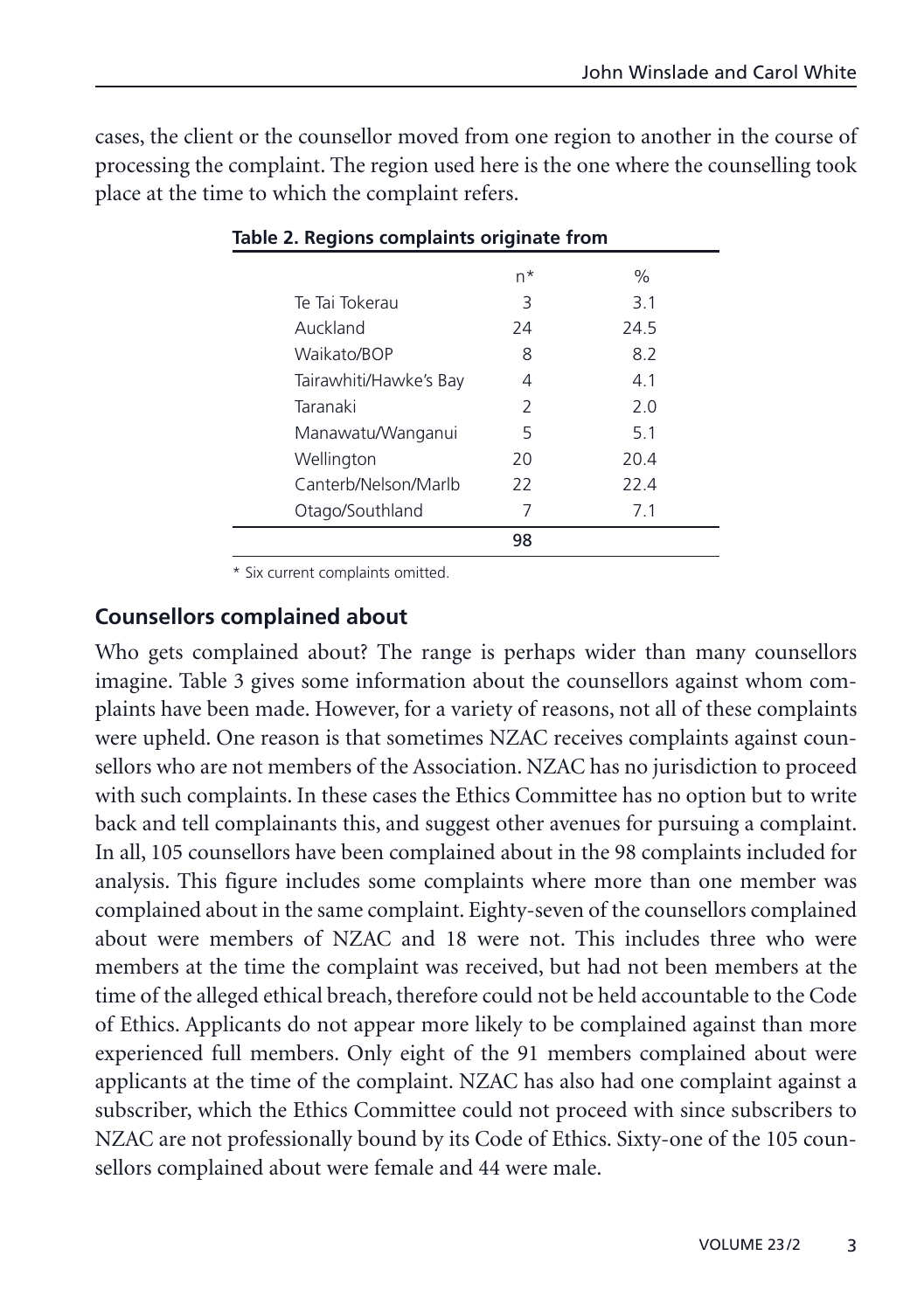The majority of complaints received by NZAC were directed at counsellors who were in private practice (57 complaints out of 98). This most likely reflects the fact that for private practitioners there is no employing body to which complainants can address their concerns. In contrast, complaints about school counsellors can be addressed to the school principal or to the school board. This may account for the fact that only 11 complaints have been about school counsellors. Twenty complaints have been about counsellors employed in a community agency of some sort, and seven have been about counsellors employed in tertiary institutions. One complaint has been about a member who was a trainer and one about a counsellor working in a health setting.

| Table 3. Counsellors complained about $(n = 105^*)$ |    |                |  |
|-----------------------------------------------------|----|----------------|--|
| Membership status                                   | n  | $\%$           |  |
| non-members of NZAC                                 | 18 | 17.1           |  |
| applicant                                           | 8  | 7.6            |  |
| full member                                         | 78 | 74.3           |  |
| subscriber                                          | 1  | 1.0            |  |
| Gender of counsellor                                |    |                |  |
| male                                                | 44 | 41.9           |  |
| female                                              | 61 | 58.1           |  |
| Practice context of complaints $(n = 98)$           |    |                |  |
| private practice                                    | 57 | 58.2           |  |
| school                                              | 11 | 11.2           |  |
| community agency                                    | 20 | 20.4           |  |
| tertiary institution                                | 7  | 7 <sub>1</sub> |  |
| health system                                       | 1  | 1.0            |  |
| trainer                                             | 1  | 1.0            |  |
| unknown                                             | 1  | 1.0            |  |
| Employed legal counsel                              | 22 | 21.0           |  |

\* More than the number of complaints because in some complaints more than one counsellor was complained about.

During the last ten years there has been an increasing trend for respondents to complaints to retain legal counsel to advise or represent them in the complaints process. The archive indicates that this has been the case in 22 of the complaints received. Some others may have received legal advice without the Ethics Committee knowing. Considering the number of complaints that do not proceed in our system (see below)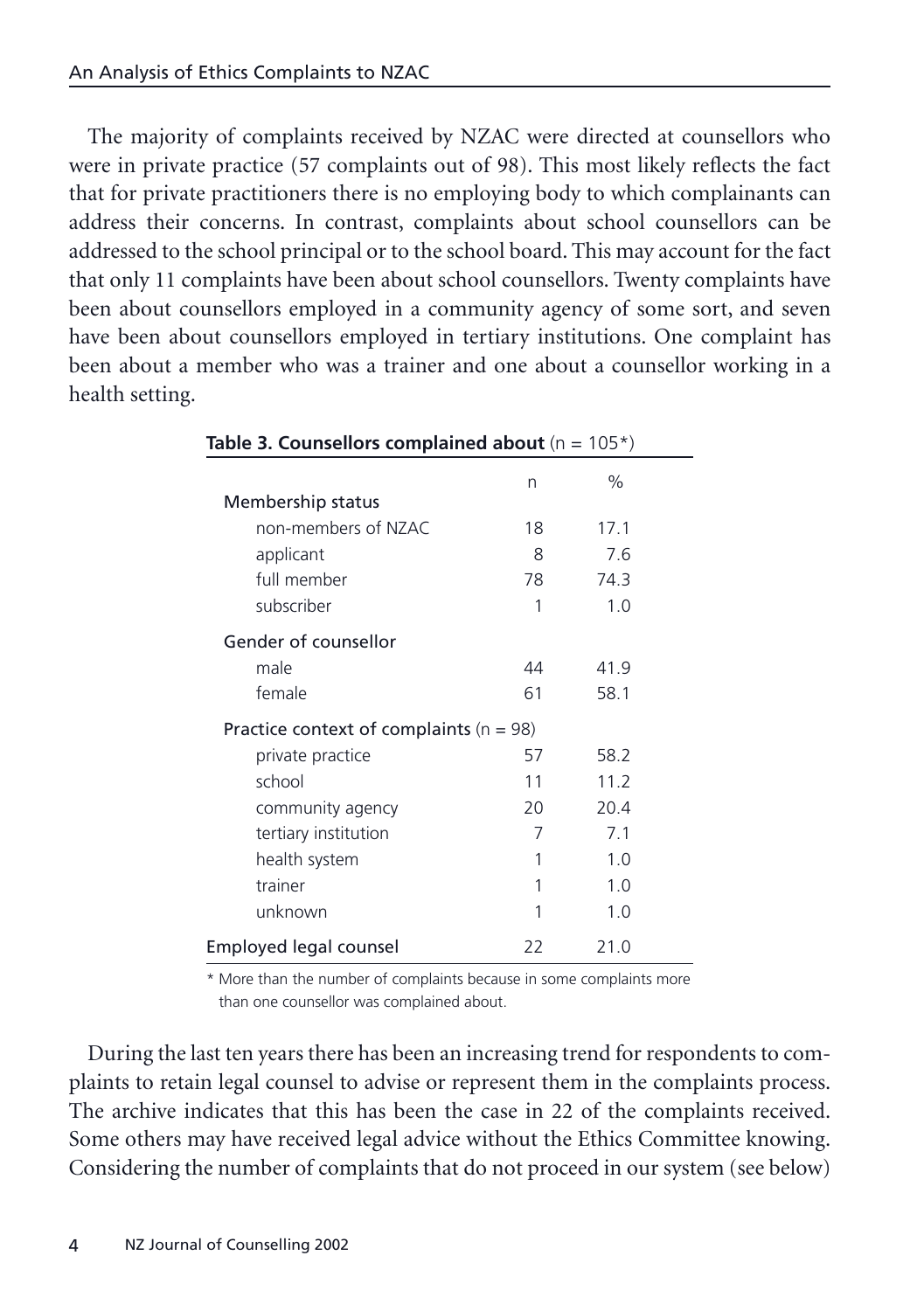the proportion of counsellors taking legal advice is quite high. The Ethics Committee is required to work carefully within the constraints of legal process, not least because its workings may otherwise be subjected to legal challenge.

### **Complainants**

Table 4 lists some information about those who have sent complaints to NZAC. Sometimes there is more than one complainant. For example, with regard to couples counselling, it is possible to receive a joint complaint from both members of the couple, or in family matters from both parents on behalf of a child. There are many important factors left out of this analysis. For example, there was no way of knowing about the ethnicity of complainants from the data studied.

|                                        | n             | $\%$ |  |
|----------------------------------------|---------------|------|--|
| Gender                                 |               |      |  |
| female                                 | 85            | 73.3 |  |
| male                                   | 31            | 26.7 |  |
| Age of client ( $n = 104**$ )          |               |      |  |
| adult                                  | 80            | 76.9 |  |
| child                                  | 22            | 21.2 |  |
| Relationship to counselling profession |               |      |  |
| NZAC member                            | 13            | 11.2 |  |
| member of allied profession            | 20            | 17.2 |  |
| counselling student                    | 1             | 0.9  |  |
| layperson                              | 82            | 70.7 |  |
| Relationship to client                 |               |      |  |
| client                                 | 88            | 75.9 |  |
| parent of client                       | 15            | 12.9 |  |
| spouse of client                       | $\mathcal{P}$ | 1.7  |  |
| other                                  | 11            | 9.5  |  |

**Table 4. Complainants**  $(n = 116*)$ 

\* More than the number of complaints because some complaints were made by more than one complainant.

\*\* Based on the number of complaints.

Eighty-five complainants (73%) were female and 31 (27%) were male. The figures with regard to age relate only to whether the client who received the counselling was an adult or a minor. In some cases where the complaint relates to a child, the complaint was made on their behalf by a parent.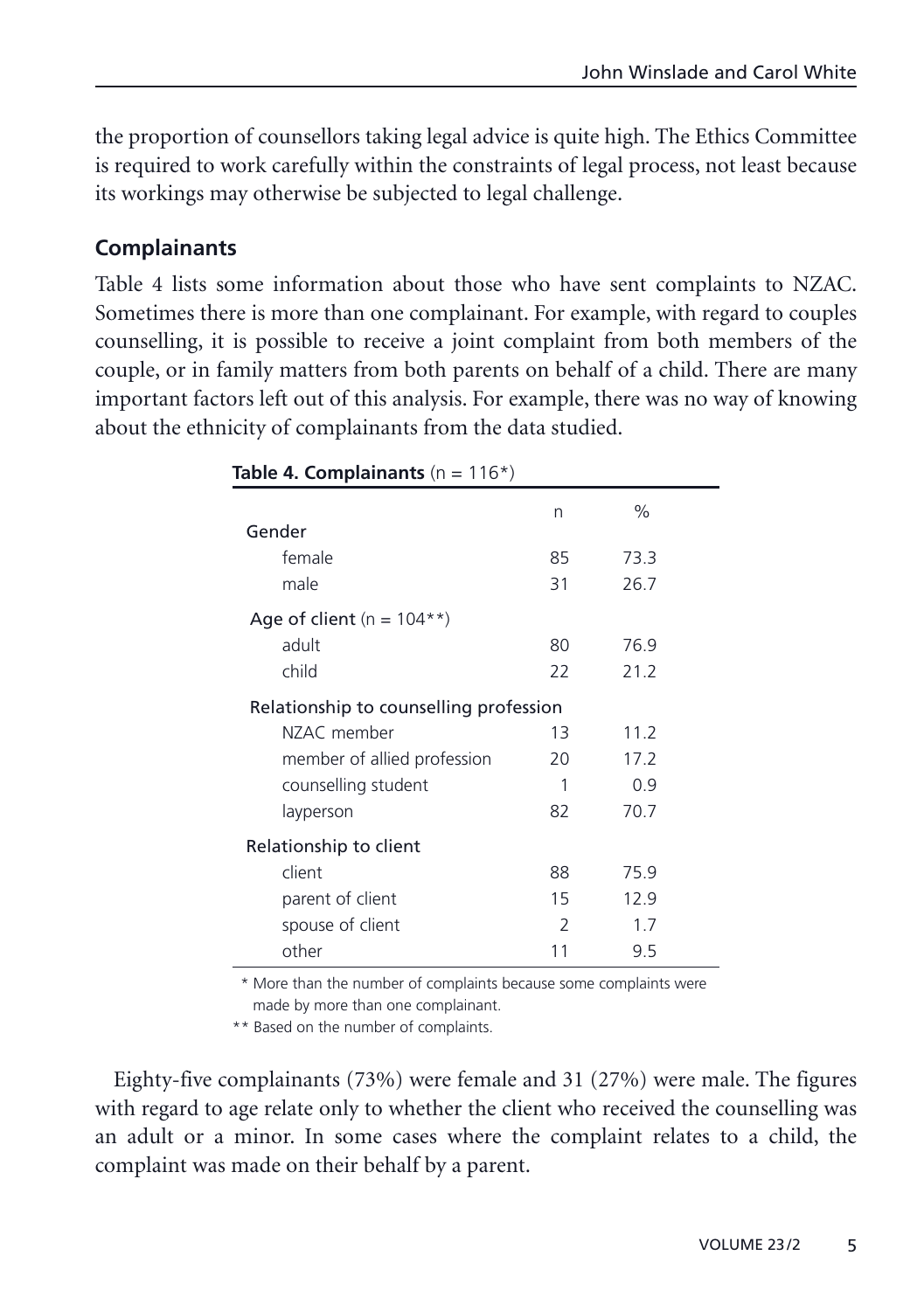It is interesting to note how many complaints are received from professionals who are likely to have a working knowledge of professional ethics. Twenty complainants (17%) were from professions somewhat allied to the counselling profession. Some were social workers, psychologists, nurses, teachers or doctors. In addition, 13 complainants (11%) were members of NZAC. Perhaps this suggests that some counsellors are taking seriously the injunction in the NZAC Code of Ethics to take appropriate action when they see unethical behaviour by colleagues. The remainder of complaints were from members of the public. Of these, 15 complainants (13%) were parents of a client initiating a complaint on behalf of a child. Two were from spouses complaining about the counselling received by their partner. One was from a counselling student complaining against a trainer.

## **Nature of complaints**

What do people complain about? Table 5 lists an analysis of the subject matter of complaints. This analysis is an interpretation of the main elements mentioned in each letter of complaint. Each complaint is of course unique, and the selection of common features to group complaints under is in some ways a distortion of the meaning of the complaint for the complainant. Nevertheless, complaints were sorted into categories for the purpose of this exercise. Some individual complaints are about several different matters. For example a single complaint may relate to an issue of confidentiality, to inappropriate touch and to disrespectful language. In a case such as this the complaint is recorded here in three categories. As a result, the number of complaint subjects is greater than the total number of complaints.

| Confidentiality issue               | 22 |
|-------------------------------------|----|
| Inappropriate/disrespectful remarks | 21 |
| Competence issues                   | 20 |
| Informed consent                    | 11 |
| Sex with client                     | 10 |
| Partiality                          | 8  |
| Fees issue                          | 7  |
| Inappropriate touch                 | 6  |
| Inappropriate relationship          | 6  |
| Wrongful reporting                  | 6  |
| Dishonesty                          | 5  |
| Failure to respond to safety threat | 5  |

#### **Table 5. Nature of complaints**

*contd*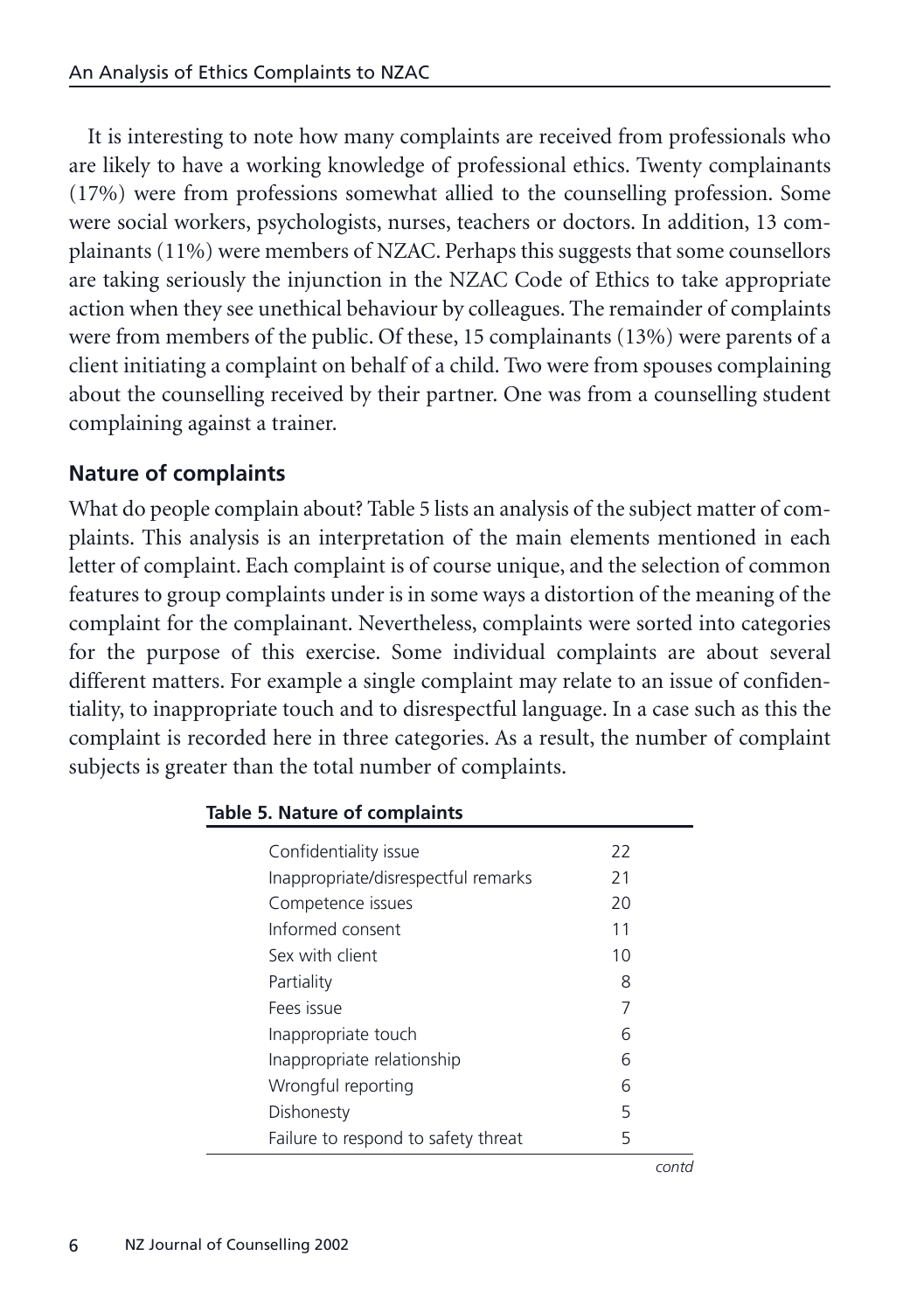| Nature of complaints contd                    |                |
|-----------------------------------------------|----------------|
| Disrespect for colleague/fellow professionals | 3              |
| Value imposition                              | 3              |
| Pressuring clients                            | 3              |
| Sexual harassment/sexual talk                 | 3              |
| Inappropriate disclosure                      | 3              |
| Notes falsified or wrong                      | 3              |
| Counselling methods                           | 3              |
| False report of abuse                         | 3              |
| Referral issues                               | $\overline{2}$ |
| Person of bad character                       | $\overline{2}$ |
| Employer/employee relations                   | $\overline{2}$ |
| Sexist attitude                               | $\overline{2}$ |
| Failure to warn                               | $\overline{2}$ |
| Labelling                                     | $\overline{2}$ |
| Late to appointments                          | 1              |
| Soliciting clients                            | 1              |
| Poaching clients                              | 1              |
| Non-availability                              | 1              |
| Lack of supervision                           | 1              |
| Qualifications misrepresented                 | 1              |
| Non-appearance                                | 1              |
| <b>Bad advice</b>                             | 1              |
| Interruptions                                 | 1              |
| Theft from employer                           | 1              |
| Not releasing records                         | 1              |
| Financial exploitation                        | 1              |
| Cancelled appointments                        | 1              |
| Failure to listen                             | 1              |
| Lack of cultural sensitivity                  | 1              |
| Violence in relationship                      | 1              |
| Termination issues                            | 1              |

The range of issues complained about is wide, although there is also a clustering of a number of complaints around a small range of issues. In reading these data, it is important to remember that these are the concerns that were expressed to NZAC. They are not necessarily proven facts by any means. NZAC does at times receive malicious complaints and also complaints that are not borne out when investigated. Sometimes, respondents gave the Ethics Committee perfectly satisfactory explanations for things that complainants were concerned about. Sometimes too a complaint cannot be pro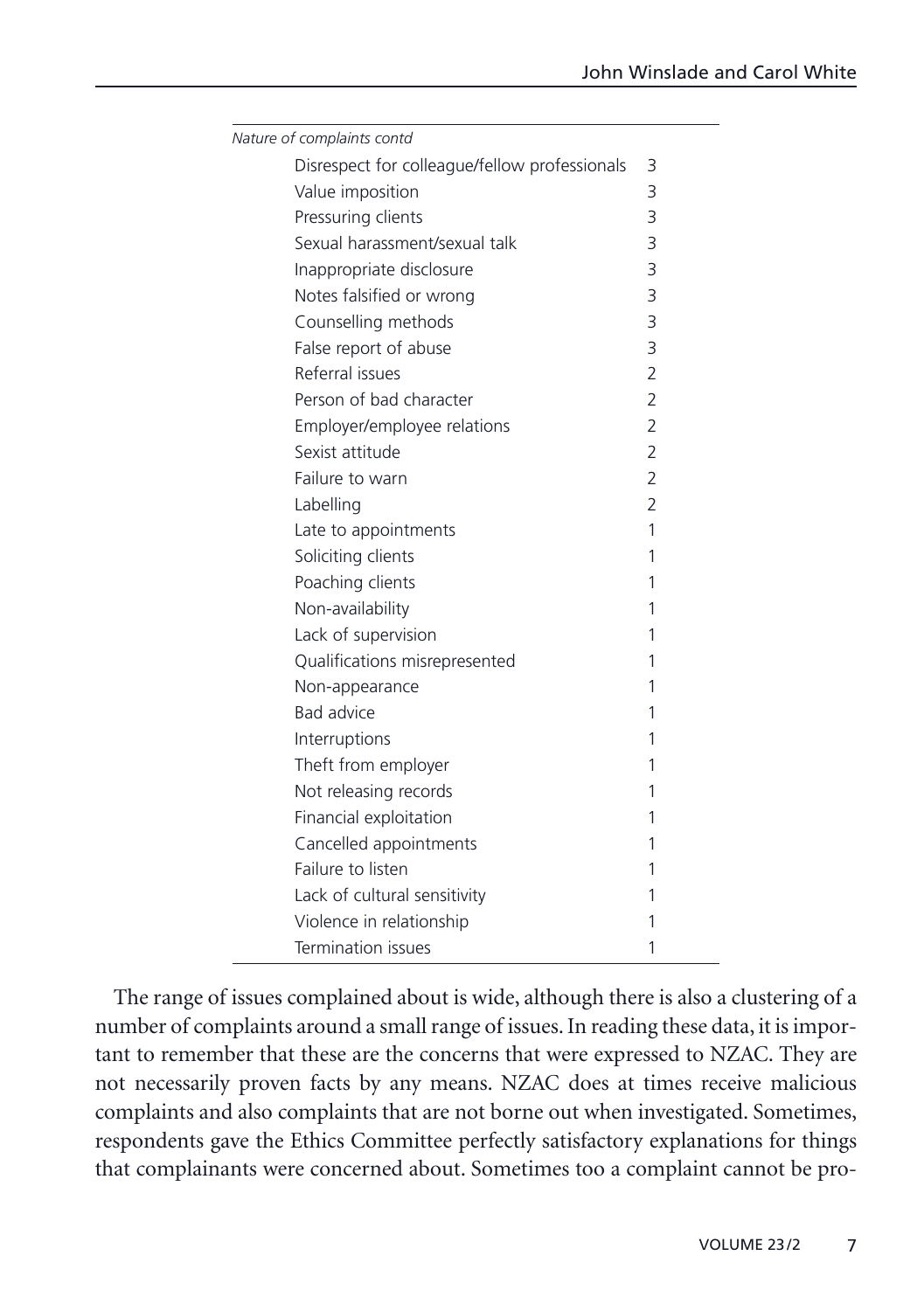ceeded with for one reason or another and in these circumstances there is no way of knowing how valid the complaint was. Therefore these data are to be read as telling us what complainants are concerned about rather than as indicative of the ethical breaches of NZAC counsellors. There does not exist at present a large enough body of complaints that have been upheld to make definitive statements about the main ethical problems that are occurring in counselling in New Zealand. It is possible, however, to form an impression of the kinds of ethical concerns that counselling clients are moved to complain about.

Concern about breaches of confidentiality (22 complaints) featured highest in the subject matter of complaints. Only marginally less frequent were complaints about the things that a counsellor said to a client. Twenty-one complaints were about comments made by a counsellor that were experienced as hurtful or disrespectful by clients. Also highly represented in the letters of complaint were concerns about the competence of a counsellor (20 complaints). These were the complaints that counsellors did not know what they were doing or were not trained to do what they were doing. Eleven complaints were about informed consent issues in which complainants felt pressured to participate in counselling methods that they did not agree to. There have also been a number of complaints about counsellors having sex with a client (ten complaints). Interestingly, these complaints have concerned both male and female counsellors and both heterosexual and gay/lesbian sexual relations. These complaints have not, however, always been upheld. Further complaints in the area of inappropriate touch (six complaints) and inappropriate relationship (six complaints) (not always sexual or romantic) add to this area of concern. Partiality concerns were not uncommon in the context of relationship counselling (eight complaints).

A variety of concerns with regard to fees (seven complaints) also featured reasonably often. A number of clients were concerned about what was written in reports about them and complained about wrongful reporting (six complaints). Some issues were represented between three and five times in the archive of complaints: dishonesty by a counsellor (five complaints); failure to respond to a safety threat (five complaints); disrespect for a colleague or fellow professional (three complaints); value imposition (three complaints); pressuring clients to do something (three complaints); inappropriate sexual talk (three complaints); inadequate or falsified counselling records (three complaints); inappropriate counsellor self-disclosure (three complaints); use of inappropriate counselling methods (three complaints); and false reporting of abuse (three complaints).

These are all areas of concern that should be noted by NZAC members, by branches looking for issues to address through in-service training, and by counsellor educators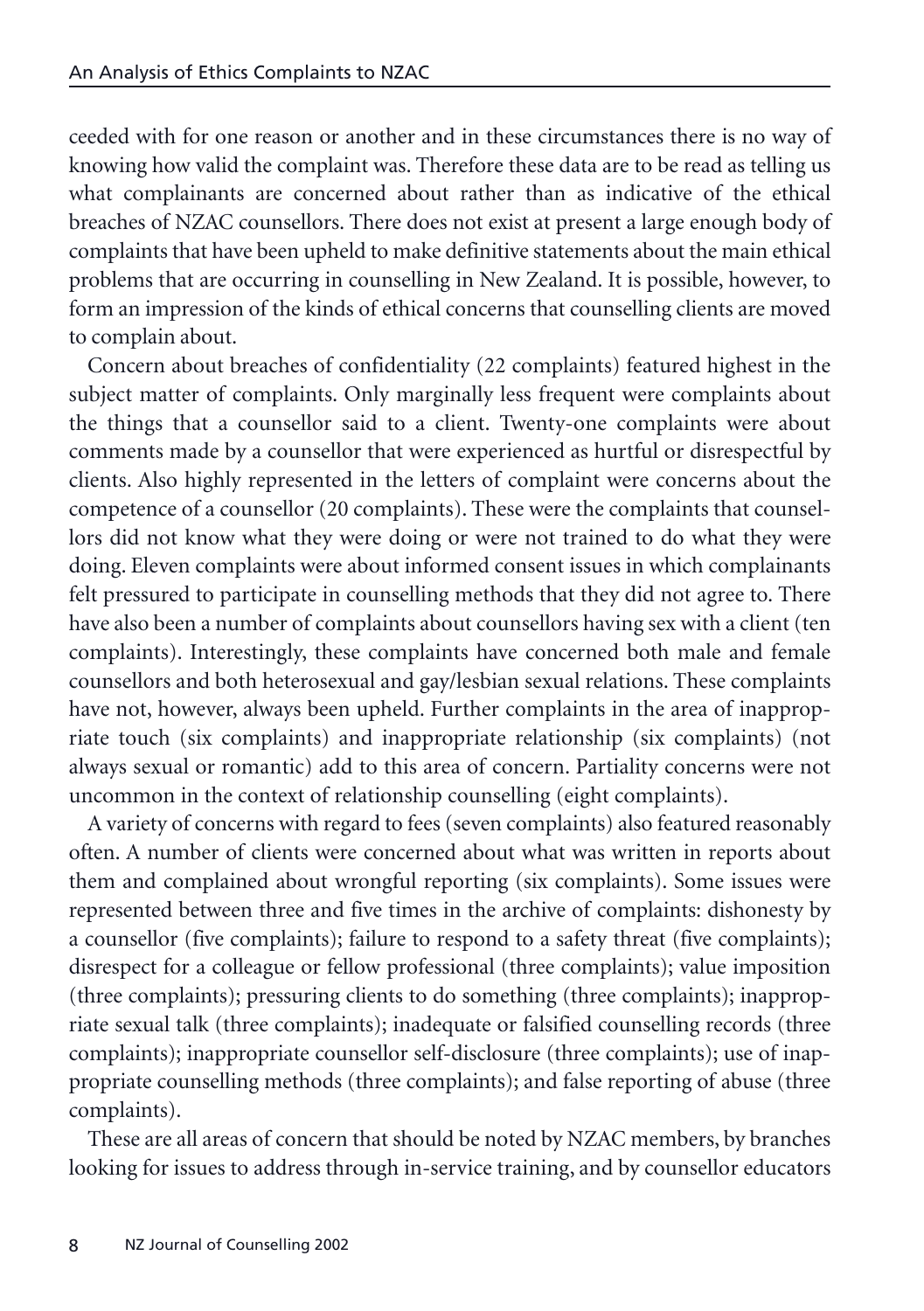introducing counselling students to professional ethics in counselling. There are also a number of equally important ethical concerns that are mentioned on only one or two occasions. For example, lack of cultural sensitivity was only mentioned once and sexist attitudes twice. It is possible that some of these topics of complaint might grow in importance in future.

### **Outcomes of complaints**

When a letter of complaint is first received by NZAC, it is assessed by the complaints assessment committee, which includes NZAC's legal adviser, to determine whether there is a prima facie case to answer. The questions asked here are to do with whether the matters complained about, if found to be true, would amount to "professional misconduct, conduct unbecoming a member or conduct prejudicial to the interest of the Association" (NZAC Constitution). At this point, complaints are screened out that, while not representing the best standards of counselling, nevertheless do not reach the threshold of concern that would justify spending potentially several thousand dollars of NZAC's money to process. An example of a complaint that does not warrant further action might be that a counsellor acted in a way that a client was later not happy with but that this action was undertaken in good faith at the time on the basis of the limited information that the counsellor had available. However, if the person complained about is not a member of NZAC then the Ethics Committee has no jurisdiction and even these questions cannot be answered. This situation can be frustrating for the complainant and risks bringing the profession into disrepute.

Table 6 shows that more than half the complaints received (53%) never got past this assessment process. Of these 52 complaints, 18 (17.1%) were rejected because they were not about members of NZAC. This figure suggests that a significant proportion of counsellors are not accountable to a professional association or code of ethics. In two further cases, because the counsellor was not identified by the complainant, no further action could be taken. Four were withdrawn by the complainant before they were assessed. In seven cases, the Ethics Committee asked the complainant for further information in order to make an assessment and never received a reply. Ten were considered not to have reached the threshold of concern that would warrant them being passed to a panel for consideration. Three amounted to hearsay that would not stand up to legal challenge without support from the person on whom the complaint focused. Three were considered outside the jurisdiction of NZAC (because they related to an employment matter rather than an ethical one or because they pertained to a counsellor's private life rather than to their professional duties). Two were reassessed after receiving a response from the respondent and the assessment panel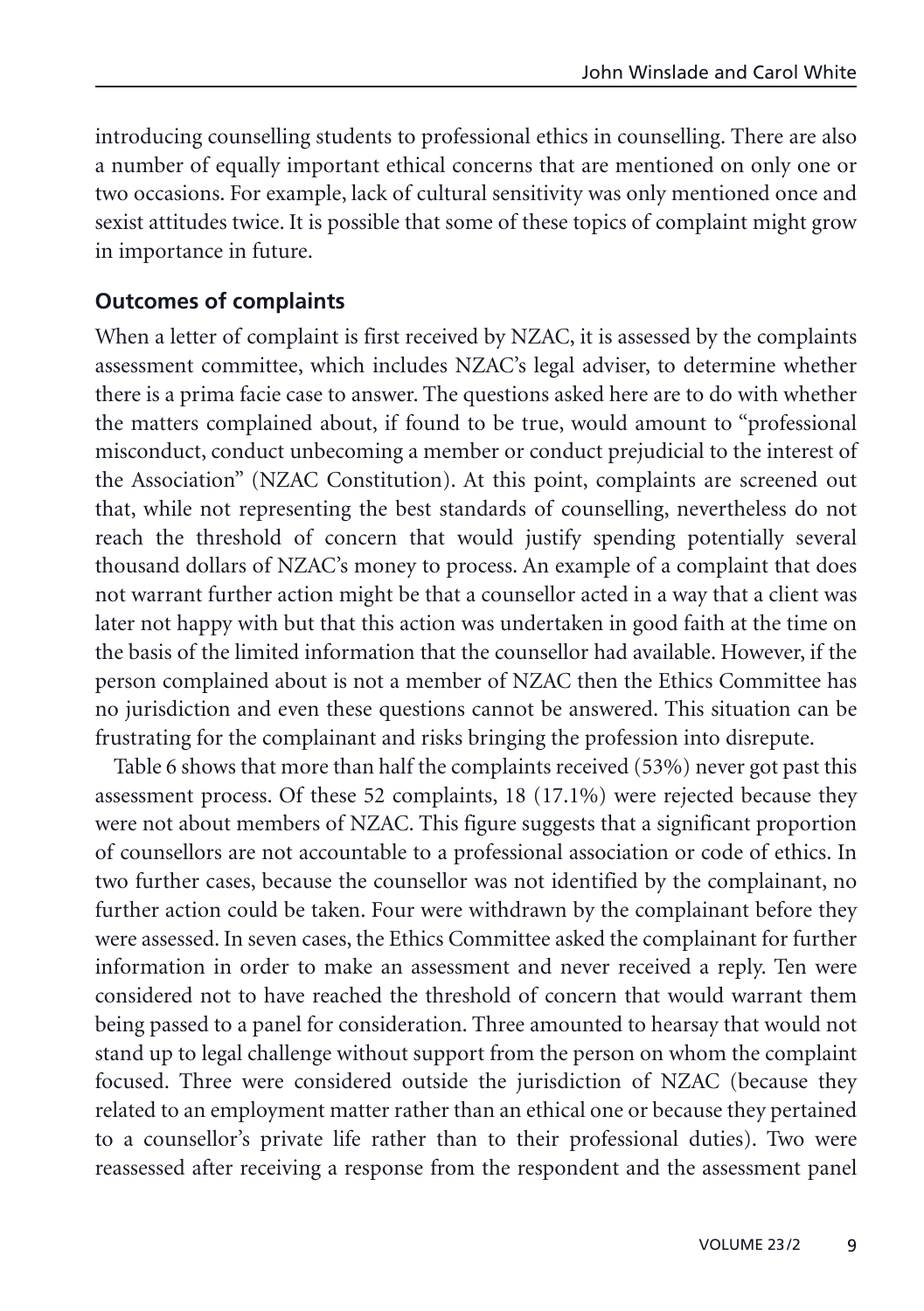was satisfied at this point that there was no case to answer. In one case the matter was diverted to a supervision rather than processed through the complaints process and in two others the archive does not give enough information to determine the reason for the complaints not being assessed to proceed.

| Table 6. Outcomes of complaints $(n = 98)$ |                |          |  |
|--------------------------------------------|----------------|----------|--|
| Initial assessment                         | n              | $\%$     |  |
| proceed                                    | 46             | 46.9     |  |
| not proceed                                | 52             | 53.1     |  |
| Closed complaints                          |                |          |  |
| withdrawn by complainant                   | 5              | 5.1      |  |
| closed by NZAC                             | 20             | 20.4     |  |
| Fully processed complaints                 |                |          |  |
| mediation held                             | 5              | 5.1      |  |
| hearing held                               | 16             | 16.3     |  |
| charges upheld                             | 12             | 12.2     |  |
| charges not upheld                         | 4              | 4.1      |  |
| appeals                                    | 1              | 1.0      |  |
| judicial reviews                           | $\Omega$       | $\Omega$ |  |
| Sanctions applied                          |                |          |  |
| no penalty                                 | 1              |          |  |
| supervision                                | 7              |          |  |
| education                                  | 5              |          |  |
| reprimand                                  | 1              |          |  |
| advise ACC                                 | 1              |          |  |
| membership downgraded                      | 5              |          |  |
| expelled                                   | 0              |          |  |
| banned from reapplying                     | 1              |          |  |
| resigned                                   | $\overline{2}$ |          |  |
| publication of hearing outcome             | 7              |          |  |

**Table 6. Outcomes of complaints** (n = 98)

If a complaint is assessed as worthy of further consideration, the counsellor is provided with a written copy of the complaint and asked to respond. The complaint and the counsellor's written response are then handed to a panel appointed from the Ethics Committee to form charges. The panel must also decide whether to refer the matter to a hearing or to a mediation. A panel was convened for 46 complaints. Of these, 25 complaints never reached a hearing or a mediation because the complainant withdrew the complaint (five complaints) or because the Ethics Committee closed the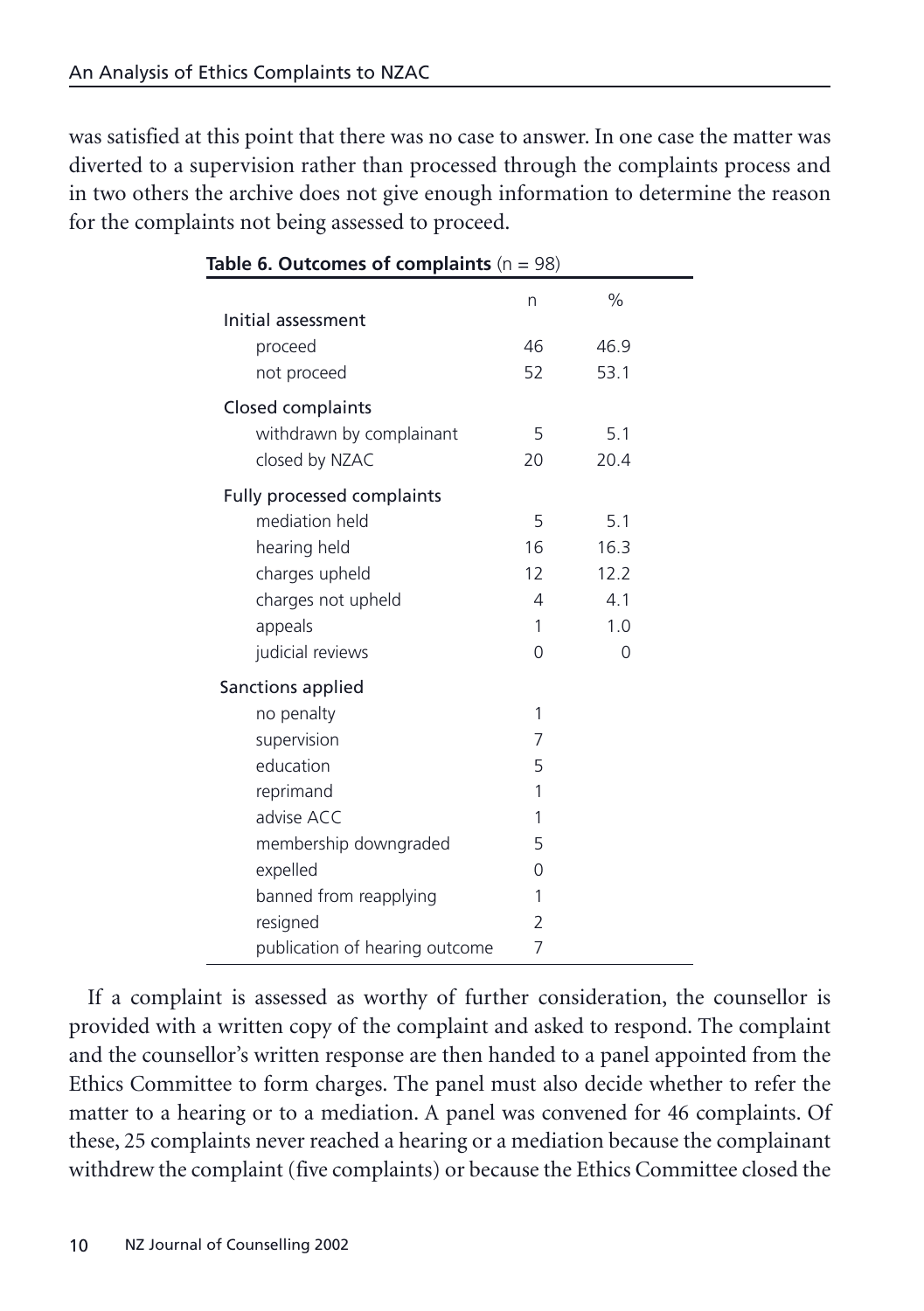file. Sometimes the panel appointed received the respondent's reply, decided that they were satisfied by this and proceeded no further (five complaints). Sometimes the panel met to set charges for a hearing and on consideration of further evidence provided after the assessment committee made its original recommendation decided that no charges could be brought, and the complaint file was closed at this point (seven complaints). On three occasions, the matter complained about was dealt with by another organisation (such as the New Zealand Association of Psychotherapists, the Psychologists' Board or the Christian Counselling Association) to the satisfaction of NZAC and further action was not deemed necessary. On three occasions, the respondent resigned from the Association and either retired or resigned from employment as a counsellor and NZAC decided there was nothing to be gained from proceeding with a hearing. In a further two complaints, the archive does not yield enough information to determine the reasons for the decision not to proceed.

Referral to mediation is voluntary for both complainant and respondent. Five mediations have been held. The decision to proceed to a hearing is made by the panel. Sixteen have taken place and in 12 hearings the complaint, or at least some aspect of it, has been upheld. In four cases, it has not. NZAC used to have an appeal process in its constitution, but this was abolished in 1995. However, one appeal was held (the complaint was still upheld) before this process was abolished.

As a semi-judicial process that has to take place within the laws of the country, NZAC's complaints process may always be challenged by the legal process known as judicial review, if a respondent considers that he or she has not been treated fairly. To date, no hearing process has been challenged in this way (although it has been threatened on two occasions). This is important in terms of legal and insurance costs for NZAC and in terms of the reputation for fairness that our complaints process has developed. It therefore deserves note in this analysis.

There have been 12 complaints that have gone to a hearing and been upheld. Table 6 also gives a list of the sanctions that have been applied by the Ethics Committee in these hearings. Sometimes several sanctions are applied in relation to the same complaint. The most common sanctions have required the counsellor to have some form of specified supervision (seven complaints) or to participate in an education programme (five complaints) to improve their understanding of the ethical issues complained about. On five occasions, the counsellor's membership has been downgraded. No one has yet been expelled from the Association although one member resigned before the hearing, which was held anyway, and this person was banned from reapplying for 25 years. On seven occasions a notice has been published in the NZAC newsletter telling of the Ethics Committee findings of ethical misconduct against a member.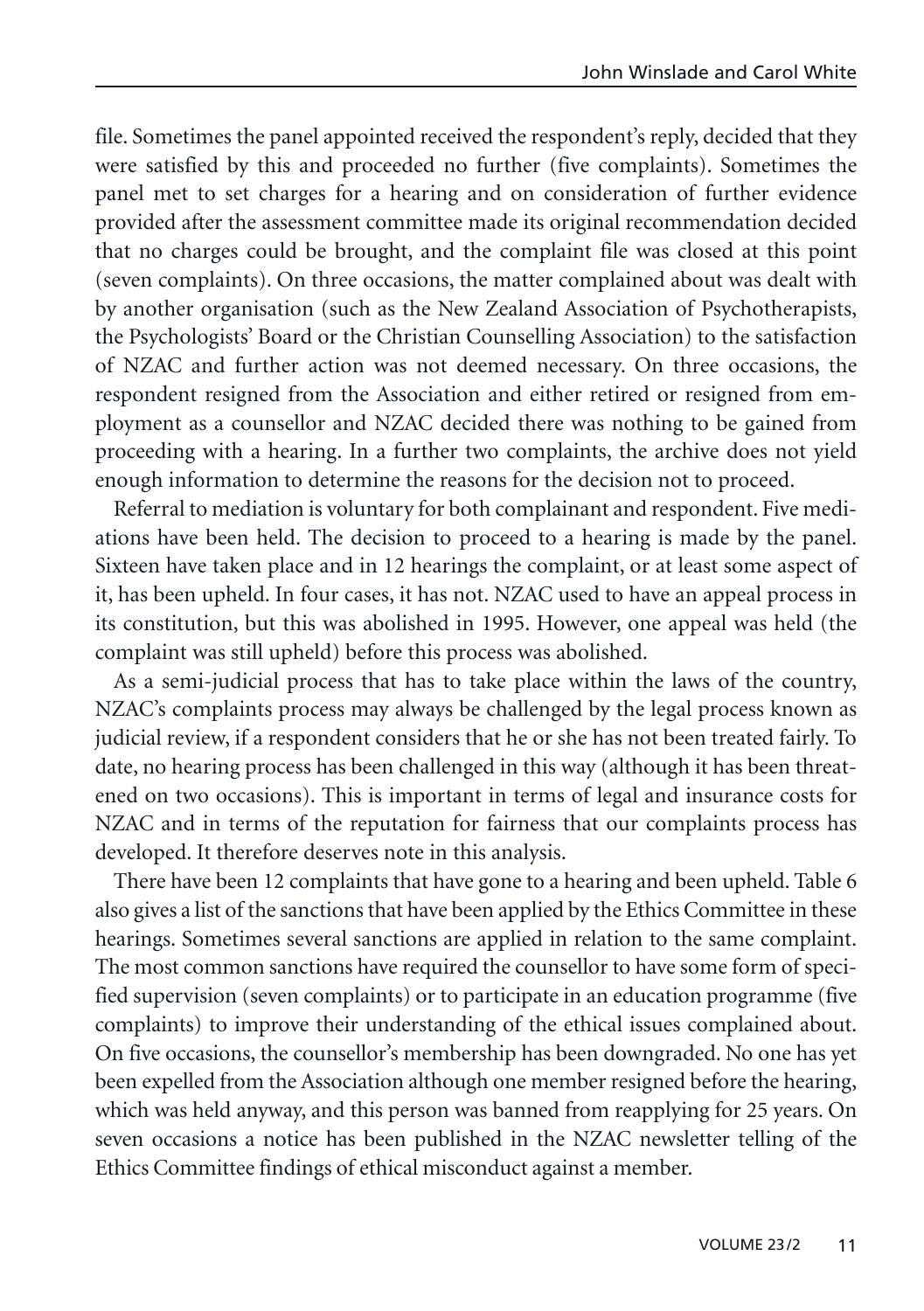## **Concluding remarks**

With regard to the steady increase in the number of complaints received, it needs to be remembered that the membership of the Association has increased during this period and therefore the number of members who may be complained about has also increased. However, the rapid increases in membership of the early 1990s have slowed somewhat, perhaps contributing to the steadying in the rate of complaints received. It is likely too that the 1990 revised Code of Ethics and the setting up of a complaints procedure played a significant part in producing the membership increases. Belonging to a professional association with an adequate Code of Ethics was taken to be an important measure of professionalism by some third-party funders who began to insist on such things before they would pay for counselling.

These data do not give a clear picture of the counsellors who are complained about, except with regard to their place of employment. Private practitioners are far more likely to be the subject of complaint to NZAC than are those employed by a school or other agency. This makes sense when we consider that many complainants perhaps need to express to someone their unsatisfactory experience of counselling and will often choose the most direct route for doing so. Approaching the counsellor's employer is often more direct than approaching NZAC. With counsellors in private practice, the latter route is the only one available to dissatisfied clients.

Many of the complaints received are about hurts experienced during the course of counselling: offence being taken at something a counsellor has said, feeling not listened to, feeling pressured (for example to leave a marriage), or feeling coerced (into a viewpoint or a counselling method that the counsellor favours). These complaints do not always reach the level of concern that would warrant the use of the sanctions available to the Ethics Committee, and the development of the mediation option for handling such complaints is worth developing further. Concerns about having their confidentiality respected are highly represented among the matters complained about, and counsellors need to be vigilant about observing this on-going professional ethic.

It is worth commenting on the number of complaints against counsellors with regard to sexually inappropriate behaviour with clients. NZAC has received ten complaints about counsellors having sex with clients and none of these have led to expulsions from the Association. Why is this? Closer analysis of the data reveals that of these ten complaints, two were about non-members, two complainants withdrew their complaints, two were sent to panels which could not form charges that could be sustained on the evidence given, one complaint was not upheld in a hearing, one was dealt with through another organisation and only two were upheld in a hearing of the